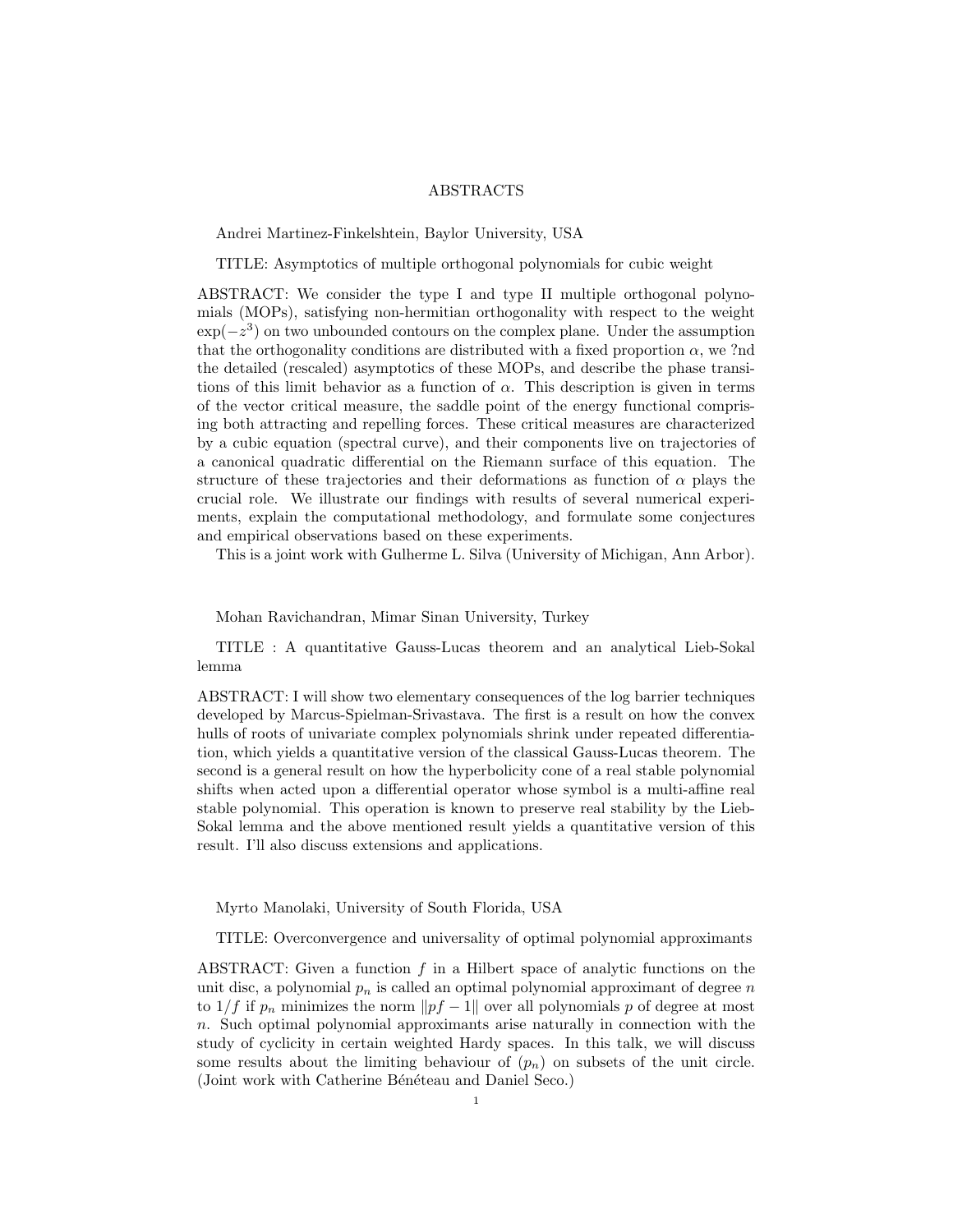Petter Bränden, KTH, Sweden

TITLE: Quantitative Pólya-Schur theorems

ABSTRACT: A multivariate polynomial is stable if it is non-vanishing whenever all variables have positive imaginary parts. Linear operators preserving stability have been characterized. However recently it has been desired to know quantitatively how the zeros (or the hyperbolicity cone) are deformed under the transformation. Indeed, this is an essential part of the recent solution to the Kadison-Singer problem (via Weaver's  $KS_r$  conjecture).

We will talk about two theorems. One which gives quantitative information for any given stability preserver. The other provides better bounds for Weaver's  $KS_r$ conjecture for all  $r > 2$ .

Parts of this talk is based on joint work with Adam Marcus (Princeton).

Tamas Forgacs, Fresno State Univeristy, USA

TITLE: On Generating relations for hyperbolic polynomials and open problems

ABSTRACT: There are recent results (2016, 2017) concerning the location of zeros of a family of polynomials generated by a rational function  $\frac{1}{G(z,t)}$ . If  $G(z,t)$  $P(t) + zt^r$ , where the zeros of P are positive and real then  $G(z, t)$  generates a sequence of polynomials  ${H_m(z)}_{m=0}^{\infty}$ , whose terms are eventually hyperbolic. We will discuss some of the current work attempting to draw similar conclusions for other generating functions, and describe open problems that arose during our investigations.

Olga Katkova, Wheelock College, USA

TITLE: Linear finite difference operators with constant coefficients and distribution of zeros of polynomials

ABSTRACT: We provide the full description of linear finite difference operators preserving the class of hyperbolic polynomials and having the form

$$
T(P)(x) = \sum_{j=l}^{m} a_j P(x - j\lambda),
$$

where  $l, m \in \mathbb{Z}, l < m, a_j \in \mathbb{C}, l \leq j \leq m, a_l \neq 0, \lambda \in \mathbb{C} \setminus \{0\}.$  It turns out that this class of operators preserves the set of real polynomials with all zeros in a fixed strip  $\{z: |\Im z| \leq b\}$   $(b > 0)$ . Given a hyperbolic polynomial P some properties of roots of its image  $T(P)$  will be discussed. We also describe linear finite difference operators with non-constant coefficients of the form

$$
\Delta_{M_1,M_2,h}(f) = M_1(z)f(z+h) + M_2(z)f(z-h),
$$

where  $M_1$  and  $M_2$  are complex functions and h is non-zero complex number, such that  $\Delta_{M_1,M_2,h}$  preserves the Laguerre-Pólya class  $\mathcal{L} - \mathcal{P}I$ .

This is a joint work with M. Tyaglov and A. Vishnyakova.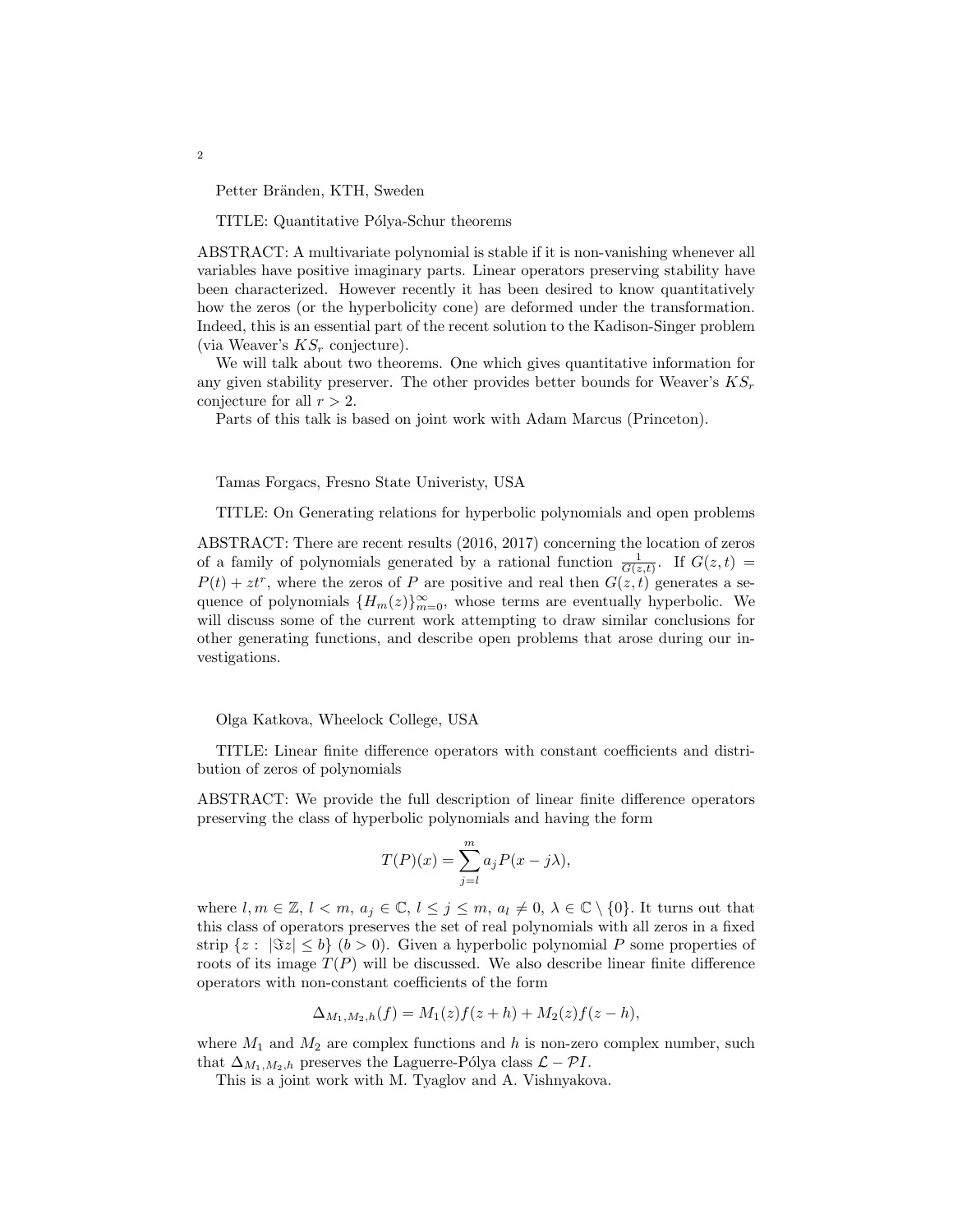Anna Vishnyakova, Kharkov University, Ukraine

TITLE: On the conditions for entire functions related to the partial theta function to belong to the Laguerre-Pólya class

ABSTRACT: The entire function  $g_a(z) := \sum_{j=0}^{\infty} \frac{z^j}{a^{j^2}}$ ,  $a > 1$ , is called the partial theta function. It is known that there is a constant  $q_{\infty}$  (≈ 3.2336), such that the function  $g_a$  (and all its odd Taylor sections  $S_{2n+1}(z, a) := \sum_{j=0}^{2n+1} \frac{z^j}{a^{j^2}}$ ) belongs to the Laguerre-Pólya class if and only if  $a^2 \geq q_{\infty}$ . We will discuss the property of belonging to the Laguerre-Pólya class for some special entire functions related to the partial theta function. In particular, we will present the following results obtained jointly with Thu Hien Nguyen. For an entire function  $f(z) = \sum_{k=0}^{\infty} a_k z^k$ ,  $a_k > 0$ , we show that f belongs to the Laguerre-Pólya class if the quotients  $\frac{a_{n-1}^2}{a_{n-2}a_n}$ are decreasing in n, and  $\lim_{n\to\infty} \frac{a_{n-1}^2}{a_{n-2}a_n} \ge q_\infty$ . We also prove that if the quotients  $\frac{a_{n-1}^2}{a_{n-2}a_n}$  are increasing in n and  $\lim_{n\to\infty}\frac{a_{n-1}^2}{a_{n-2}a_n} < q_\infty$ , then the function f does not belong to the Laguerre-Pólya class.

Jonathan D Leake, UC Berkeley, USA

TITLE: Capacity Preserving Operators

ABSTRACT: The theory of stable polynomials has found applications in many fields, particularly in combinatorics. In the mid 2000s, Gurvits used his notion of the capacity of a stable polynomial to give simpler proofs of the van der Waerden permanent bound and Schrijver's bound on perfect matchings of regular bipartite graphs. To do this, he analyzed the capacity preservation properties of the partial derivative. In this talk, we combine Gurvits' approach with ideas from the Borcea-Brändén characterization of stability preservers to give tight bounds on a large class of capacity preserving operators. We then use this result to give a straightforward proof of Csikvri's (2014) lower bounds on the coefficients of the matching polynomial for biregular bipartite graphs. As a corollary, we obtain another proof of (what used to be called) Friedland's lower matching conjecture.

Andrzej Piotrowski, University of Alaska Southeast, USA

TITLE: Nonreal zero decreasing operators related to orthogonal polynomials

ABSTRACT: Let L be a linear operator on the vector space of real polynomials and let  $Z_C(f)$  denote the number of nonreal zeros of the function f. If L has the property that  $Z_C(L(p)) \leq Z_C(p)$  for every real polynomial p, then L is called a complex zero decreasing operator or, for brevity, a CZDO. In its simplest form, a classical theorem due to Edmond Laguerre shows that the differential operator  $xD + a$ , where  $a \ge 0$ , is a CZDO. In a paper from 2015, we generalized Laguerre's theorem by proving that the differential operator  $q(x)D + aq'(x)$ , where  $a \geq 0$ , is a CZDO. We also used this generalization to prove a number of results about the so-called complex zero decreasing sequences for polynomials expanded in terms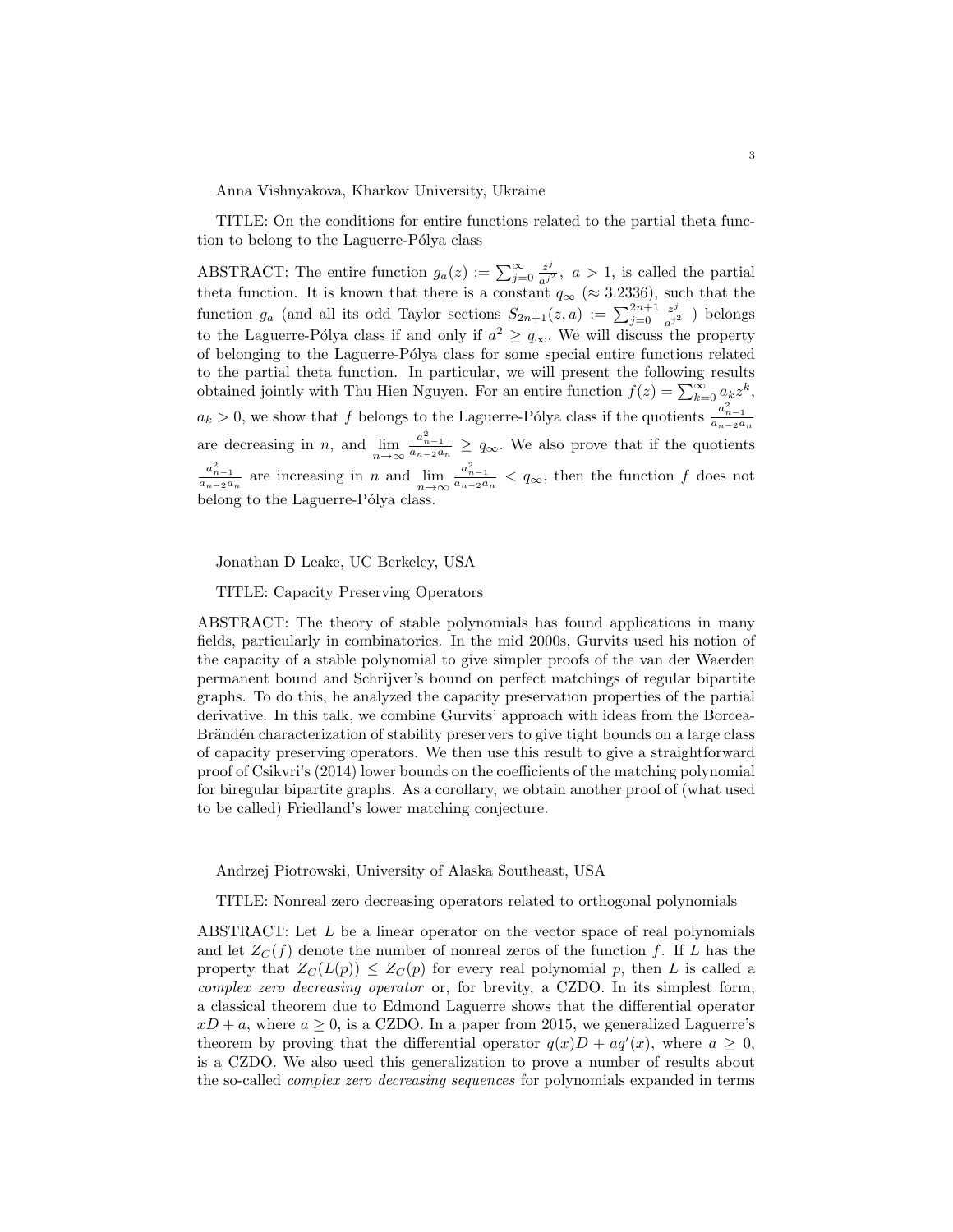of classical orthogonal polynomials. This talk will survey the main results of the paper and highlight several interesting open problems.

Keywords: complex zero decreasing sequences, diagonalizable linear operators, zeros of polynomials, orthogonal polynomials

Mikhail Tyaglov, Shanghai Jiao Tong University, China

TITLE: Root location of polynomials with totally nonnegative Hurwitz matrix

ABSTRACT: For a given real polynomial

$$
p(z) = a_0 z^n + a_1 z^{n-1} + \dots + a_n, \qquad a_0 > 0,
$$

the  $n \times n$  matrix  $H_n(p) = (a_{2j-i})$  is called finite Hurwitz matrix, and the matrix  $\mathcal{H}_{\infty}(p) = (a_{2j-i})_{i,j \in \mathbb{Z}}$  is the *infinite* Hurwitz matrix. It is known [2, 3] that the total positivity of the matrix  $\mathcal{H}_{\infty}(p)$  is equivalent to stability of the polynomial  $p(z)$ (roots in the open left half-plane), while the totally nonnegativity of [1, 4] the finite Hurwitz matrix  $H_n(p)$  does not imply stability of  $p(z)$ . In this talk, we completely describe root location of the polynomial  $p(z)$  whose finite Hurwitz matrix  $H_n(p)$  is totally nonnegative.

Nikos Stylianopoulos, University of Cyprus, Cyprus

TITLE: Since Approximation Theory is already there... Bring Potential Theory to Operator Theory!

ABSTRACT: The purpose of the talk is to discuss, by presenting a number of concrete examples, the luck of application of Potential Theory tools in Operator Theory. More precisely, results from the theory of subharmonic functions (for example, the maximum principle, the principle of descent, the lower envelope theorem, the unicity theorem, etc.) have been used extensively in order to study the behavior of extremal, or orthogonal polynomials, in Approximation Theory. Such results, as powerful as they are, have not find their way to the study of spectral properties of certain important operators, given that the eigenvalues of finite central truncations of these operators are, simply, the zeros of associated orthogonal polynomials.

Alex Kreinin, IBM Software, Toronto, Canada

TITLE: Laplace polynomials, Laplace continued fraction and Ramanujan's identity.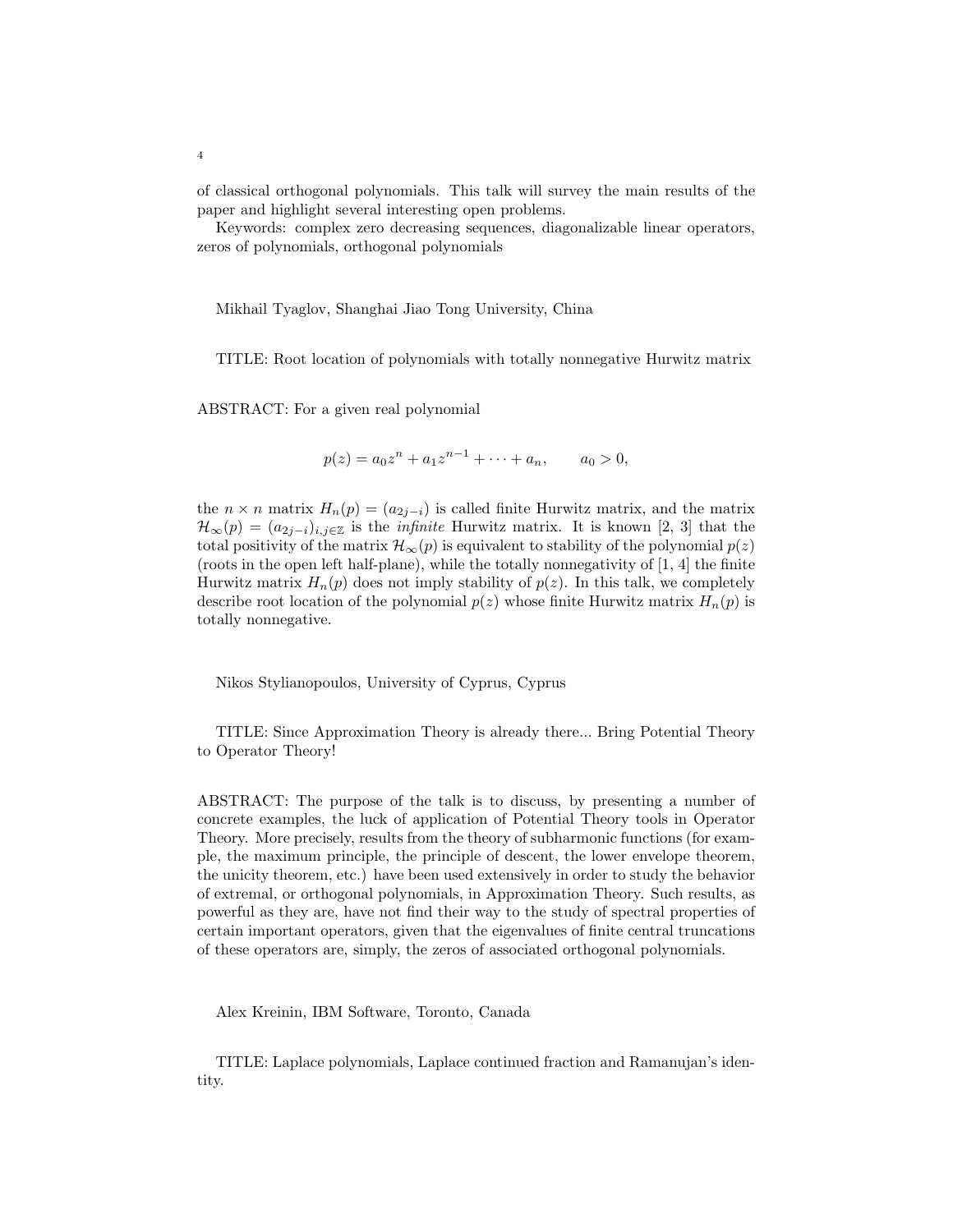ABSTRACT: We introduce Laplace polynomials,  $P_k(t)$  and  $Q_k(t)$  that form rational approximation to the continued fraction

$$
R(t) = \cfrac{1}{t + \cfrac{1}{t + \cfrac{2}{t + \cfrac{3}{t + \cfrac{4}{\ddots}}}}}
$$

studied by Laplace in connection with some mechanical problems.

We compute the generating functions for these polynomials and prove the following seemingly unrelated identities,

$$
\sum_{n=0}^{\infty} \sum_{m=0}^{\infty} \sum_{j=0}^{n} \frac{(n+m)!}{m!j!(m+2n+1-j)!} 2^{-n} = \sqrt{2\pi}e^2(\Phi(2) - \Phi(1)),
$$

$$
\sum_{k=0}^{n} (-1)^k \frac{1}{2k+1} {n \choose k} = \frac{2^{2n} (n!)^2}{(2n+1)!}
$$

and

$$
\frac{1}{1 + \frac{1}{1 + \frac{2}{1 + \frac{3}{\ddots}}}} = \sqrt{\frac{e\pi}{2}} - \sum_{n=0}^{\infty} \frac{1}{(2n+1)!!}.
$$

We show that these identities actually have common combinatorial nature linked to the continued fraction for the Mills' ratio,

$$
R(t) = \frac{\bar{\Phi}(t)}{\varphi(t)},
$$

where  $\varphi(t)$  is the standard Normal density and  $\bar{\Phi}(t) = \int_t^{\infty} \varphi(s) ds$  is the tail of the Normal distribution.

Peter Dragnev, Purdue University Fort Wayne, USA (Joint work with P. Boyvalenkov - Bulgarian Academy of Sciences, D. Hardin, Ed Saff - Vanderbilt University, M. Stoyanova- Sofia University)

TITLE: Applications of orthogonal polynomials to minimal energy in polynomial metric spaces

ABSTRACT: In this talk we shall exhibit the applications of various orthogonal polynomials (Gegenbauer, Jacobi, Krawtchouk, Hahn) to energy minimization of point configurations in the general settings of polynomial metric spaces (unit spheres, projective spaces, Hamming spaces, Johnson spaces respectively). Namely, we derive universal lower bounds on the energy of such configurations based on the Delsarte-Yudin linear programming method. Techniques for finding the solution of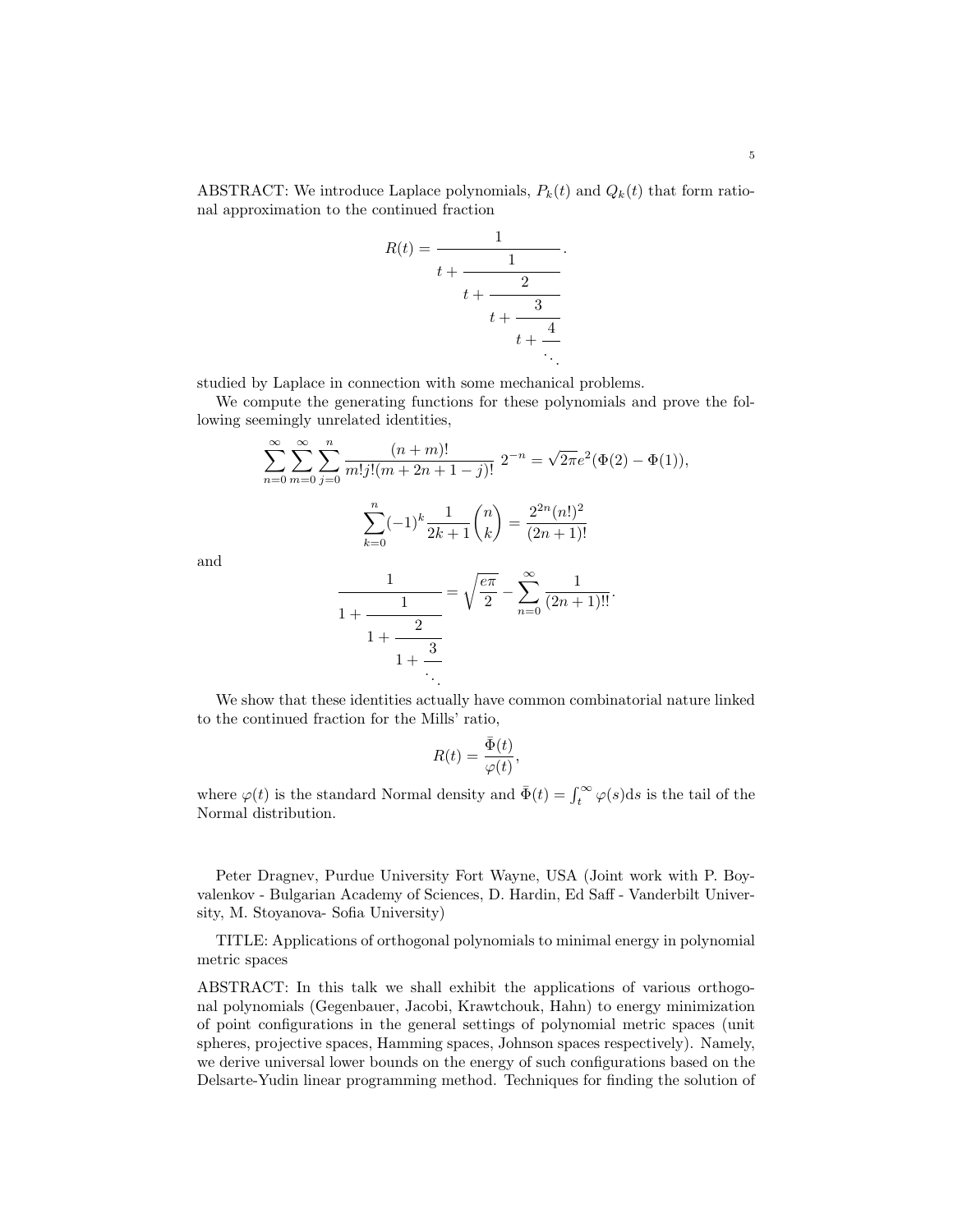the LP problem utilize Radau-Lobato quadratures introduced by Levenshtein and Hermite interpolation.

Björn Gustafsson, KTH, Sweden

TITLE: Zeros of orthogonal polynomials related to hyponormal operators

ABSTRACT: In recent joint work with Mihai Putinar and Nikos Stylianopoulos we have investigated zeros of orthogonal polynomials arising in the theory of hyponormal operators. They can equivalently be described as spectra of truncations of such operators. We have several numerical results which show that the zeros in general go deeper into the domain (the interior of the spectrum of the operator in question) compared to what is the case for the Bergman polynomials. However, the theoretical understanding is still poor, only in a few cases we can prove what we see in the pictures.

I will try to explain a little of what we know. See also our recent monograph "Hyponormal quantization of planar domains", Springer Lecture Notes 2199.

Vl. Kostov, Université de Côte d'Azur, France

TITLE: Descartes' rule of signs and sign patterns

ABSTRACT: By Descartes' rule of signs, a real degree d polynomial P with all nonvanishing coefficients, with  $c$  sign changes and  $p$  sign preservations in the sequence of its coefficients  $(c+p = d)$  has  $pos \leq c$  positive and  $neg \leq p$  negative roots, where  $pos \equiv c \pmod{2}$  and  $neg \equiv p \pmod{2}$ . For  $1 \leq d \leq 3$ , for every possible choice of the sequence of signs of coefficients of  $P$  (called sign pattern) and for every pair  $(pos, neg)$  satisfying these conditions there exists a polynomial P with exactly pos positive and exactly neg negative roots (all of them simple). For  $d \geq 4$  this is not so. For  $4 \leq d \leq 8$ , in all nonrealizable cases either  $pos = 0$  or  $neg = 0$ .

It was conjectured that this is the case for any  $d > 4$ . We show a counterexample to this conjecture for  $d = 11$ . Namely, we prove that for the sign pattern  $(+, -, -, -, -, +, +, +, +, -)$  and the pair  $(1, 8)$  there exists no polynomial with 1 positive, 8 negative simple roots and a complex conjugate pair.

Yacin Ameur, Lund university, Sweden

TITLE: The random normal matrix model: insertion of a point charge

ABSTRACT: I will discuss propertiesof a two-dimensional eigenvalue ensemble with a conical singularity arising from aninserted charge, located in the bulk of the support of eigenvalues. Joint with Kang and Seo.

Patrick Ng, The University of Hong Kong, Hong Kong

TITLE: Smale's Mean Value Conjecture and Related Problems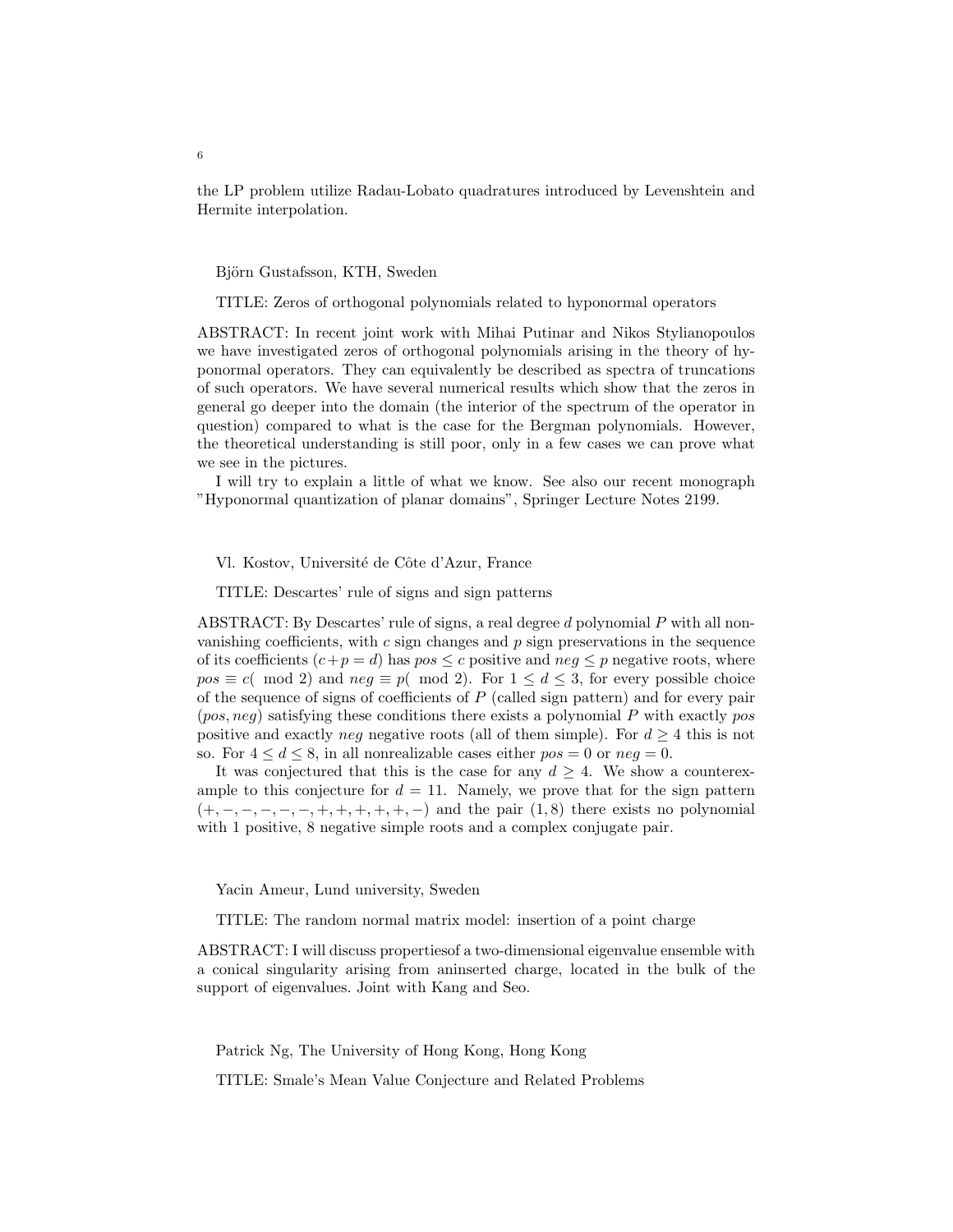ABSTRACT: In this talk, we will explain how the theory of amoeba and geometric function theory can be used the study of Smale's mean value conjecture and other related problems.

Rikard Bøgvad, Stockholm University, Sweden

TITLE: Around Rodrigues' formula

ABSTRACT: Consider a probability measure  $\mu$  with compact support in  $\mathbb{C}$ , sample the measure, producing *n* complex numbers  $\xi_{i,1} = 1, 2, ..., n$  and a polynomial  $S_n = \prod_{i=1}^n (z - \xi_i)$ . Then differentiate this polynomial  $[\alpha n]$  times producing

$$
P_{[\alpha n],n}(z) = \frac{d^{[\alpha n]}}{dz^{[\alpha n]}} (S_n(z)),
$$

where  $\alpha$  is a positive number and  $[\alpha n]$  the integer part of  $\alpha n$ .

We study a (very) special case of the problem to describe what is the expected distribution of zeroes of  $P_{[\alpha n],n}(z)$ , namely the case when the measure  $\mu$  is discrete, and the sampling deterministic. In that case the answer turns out to be surprisingly simple, in terms of an harmonic function of a rational plane curve, associated to the linear homogenous differential equation satisfied by  $P_{[\alpha n],n}(z)$ . This curve is also the algebraic equation satisfied by the Cauchy transform of the asymptotic root-counting measure for the sequence  $\{P_{[\alpha n],n}\}.$ 

This is joint work with Christian Hägg and Boris Shapiro.

Christian Hägg, Stockholm University, Sweden

TITLE: Polynomials with roots at lattice points in a given plane polygon and their derivatives

ABSTRACT: Consider a complex polynomial P with simple zeros in lattice points contained in a simple polygon S. We numerically investigate how the zeros of  $P; P', P'', \ldots$  change, and notice that the order of derivation increases these zeros converge to some trees inside S.

Per Alexandersson, KTH, Sweden

TITLE: Around multivariate Schmidt-Spitzer theorem

ABSTRACT: Given an arbitrary complex-valued infinite matrix  $A = (a_{ij})$ ,  $i =$  $1, \ldots, \infty; j = 1, \ldots, \infty$  and a positive integer n, we introduce a naturally associated polynomial basis BA of  $\mathbb{C}[x_0, \ldots, x_n]$ . We discuss some properties of the locus of common zeros of all polynomials in  $BA$  having a given degree  $m$ ; the latter locus can be interpreted as the spectrum of the  $m \times (m + n)$ - submatrix of A formed by its m first rows and by the  $(m+n)$  first columns. We initiate the study of the asymptotics of these spectra when  $m \to \infty$  in the case when A is a banded Toeplitz matrix. In particular, we present and partially prove a conjectural multivariate analog of the well-known Schmidt-Spitzer theorem which describes the spectral asymptotics for the sequence of principal minors of an arbitrary banded Toeplitz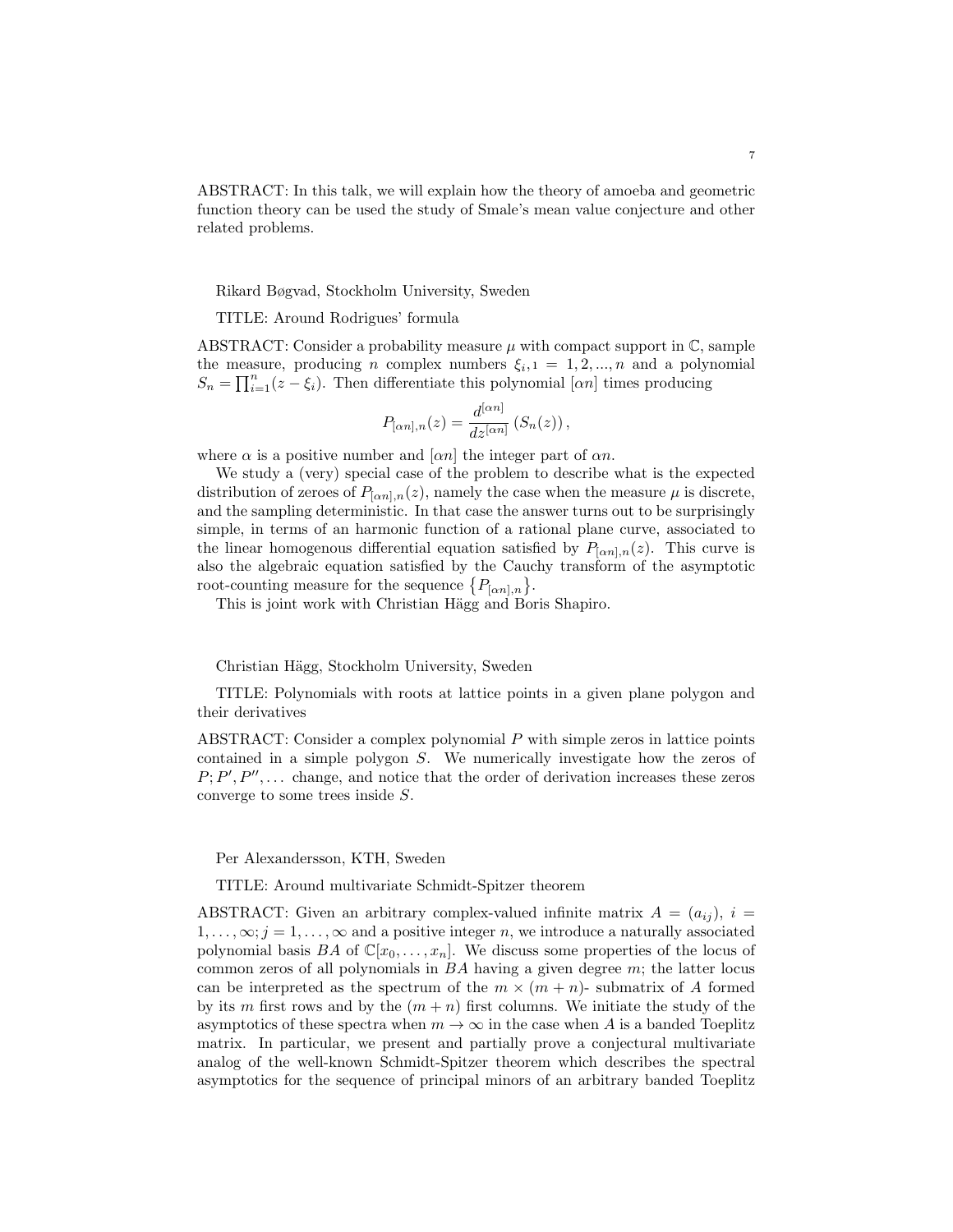matrix. Finally, we discuss relations between polynomial bases  $BA$  and multivariate orthogonal polynomials.

Frantisek Stampach, FIT CTU in Prague, Czech Republic

TITLE: On the asymptotic zero distribution of orthogonal polynomials on the unit circle with variable Verblunsky coefficients

ABSTRACT: We study a sequence of OPUC whose Verblunsky coefficients depend on an additional parameter. We show that, in a certain limit, the asymptotic zero distribution of the studied polynomial sequence exists provided that the Verblunsky coefficients do not decay exponentially. The limiting measure is an average measure of the equilibrium measure of a circular arc. This is an analogous result to the known asymptotic distribution of OPRL with variable Jacobi parameters that was obtained earlier by A. Kuijlaars and W. Van Assche. We announce an open problem concerning the exponentially decaying Verblunsky coefficients. If time remains, we either discuss the second term of the asymptotic formula (strong Szegö limit theorem) or concrete examples.

Blagovest Sendov, Bulgarian Academy of Science, Bulgaria

TITLE: Sector Analogue of the Gauss-Lucas Theorem (joint with Hristo Sendov)

ABSTRACT: Recently we prove, see [9], the following:

Theorem 1. If the polynomial  $p(z)$  is with real and non negative coefficients and has no zeros on the sector

$$
S(\varphi) = \{ z : z = re^{i\psi}, r > 0, |\psi| < \varphi, \varphi \in [0, \pi/2] \},
$$

then  $S(\varphi)$  do not contained any zero of the derivative  $p'(z)$ .

In the lecture we present a generalization of Theorem 1., by replacing the condition for non negativity of the coefficients of the polynomial.

We show that :

Theorem 2. If the coefficients of a monic polynomial  $p(z)$  are in the sector

$$
\{z: z = re^{i\psi}, r > 0, \psi \in [0, \phi], \phi \in [0, \pi)\},\
$$

and  $p(z)$  has no zeros in the interior of this sector, then also the derivative  $p'(z)$ has no zeros in the interior of that sector.

In addition, we give a necessary condition for a polynomial to satisfy the premise of Theorem 2.

## **REFERENCES**

- [1] B.A. Asner, On the total nonnegativity of the Hurwitz matrix. SIAM J. Appl. Math., 18, 1970, pp. 407–414.
- [2] A. Dyachenko, Total nonnegativity of infite Hurwitz matrices of entire and meromorphic functions, Complex Anal. Oper. Theory, 8, 2014, pp. 1097-1127.
- [3] O. Holtz, M. Tyaglov, Structured matrices, continued fractions, and root localization of polynomials, SIAM Rev., 54, no. 3, 2012, pp. 421-509.
- [4] J.H.B. Kemperman, A Hurwitz matrix is totally positive, SIAM J. Math. Anal., 13, 1982, pp. 331-341.